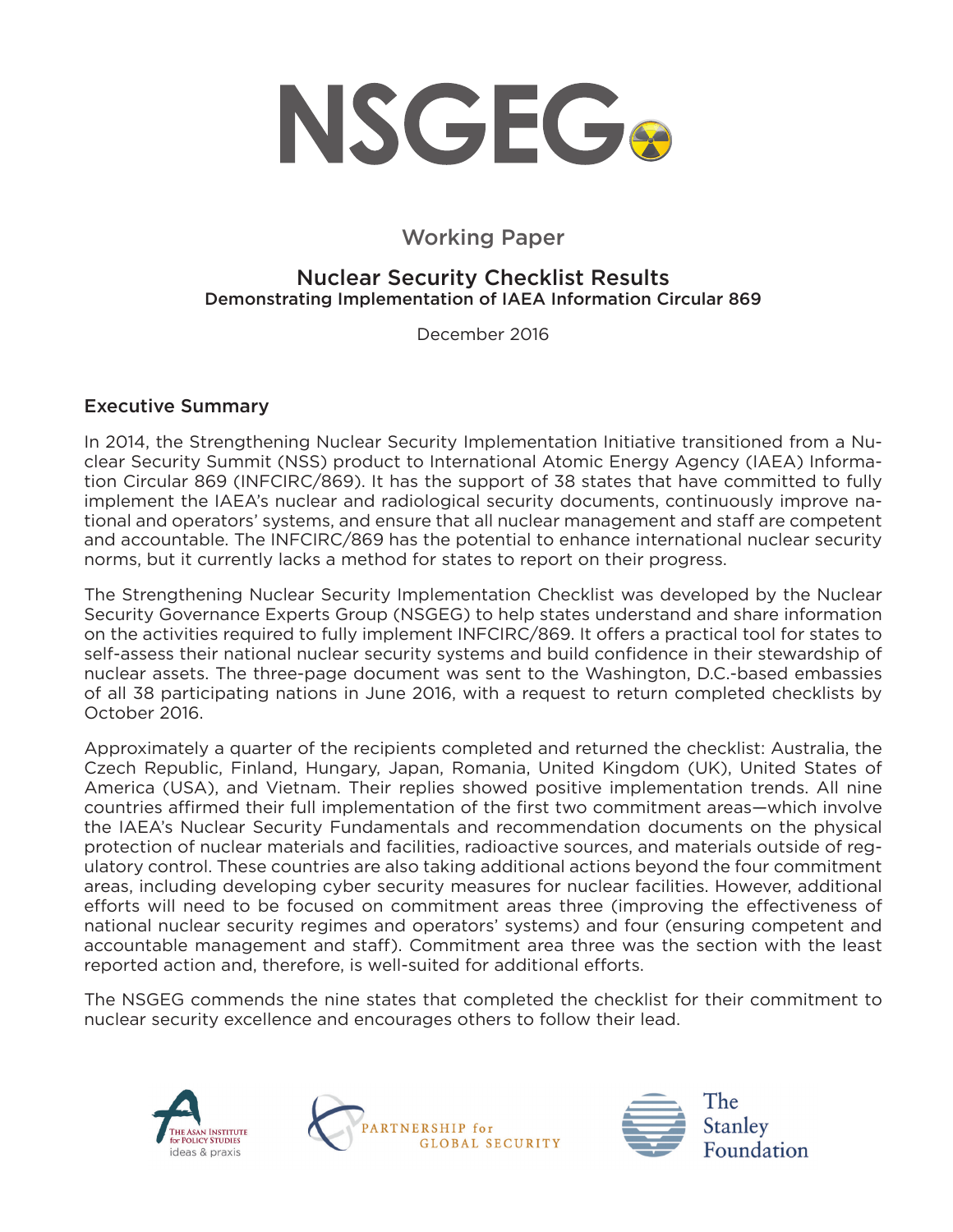## Introduction

New tools are needed for regularly sharing and assessing the measures taken to improve nuclear and radiological security now that the Nuclear Security Summits have concluded. The six-year NSS process included four international gatherings at which heads of state shared non-sensitive information about their countries' national systems. More than 50 states joined in international efforts to improve nuclear security by issuing national progress reports and making national and multinational commitments. The final summit resulted in five Action Plans for international organizations and initiatives that predated the NSS process.<sup>1</sup> This diffuse approach will make it difficult for meaningful assessments and improvements of the regime to regularly occur. However, building on an earlier summit outcome, the *Strengthening Nuclear Security Implementation* initiative, provides a potential driver of action.

The *Strengthening Nuclear Security Implementation* initiative was published as IAEA IN-FCIRC/869 in October 2014. 2 Transitioning the initiative from the NSS process to the IAEA opened it up to all IAEA member states and provided it with additional legitimacy and longevity. Jordan became first state to use the INFCIRC process to join the initiative in 2015, and India and China joined in spring 2016.<sup>3</sup> This progress is encouraging, but countries with significant civil stockpiles, such as Russia and Pakistan, remain outside of the initiative's scope. Furthermore, the initiative lacks a reporting mechanism. This is a critical weakness which will hamper its long-term effectiveness.

The NSGEG believes that the initiative is a valuable and innovative way for states to demonstrate their shared commitment to effective nuclear security. Therefore, the group developed a self-assessment checklist to address the accountability gap and offer states a way to share non-sensitive information and show leadership in nuclear security. Completing the checklist allows states to demonstrate their efforts under each commitment area of INFCIRC/869 and build confidence in their national systems. It is also useful for states wishing to identify their strengths and determine where additional resources are best directed.

The checklist concept was originally published by the NSGEG in October 2015.<sup>4</sup> Its text was adapted after the 2016 NSS to a three-page document, and circulated to the Washington, D.C.-based embassies of all 38 participating states in digital and hard copy form in June 2016. It follows the structure of INFCIRC/869 and lists actions that countries can take to fulfil each commitment area. It also includes a final section for communicating additional actions taken which are not listed in the form. The checklist was accompanied by a letter explaining to states that the results of the survey would be published in December 2016 around the IAEA International Conference on Nuclear Security.

Checklist survey results are presented together as a matrix in this document. Countries are listed in alphabetical order, not as a ranking of their nuclear security practices. The responses establish a self-reported baseline from which to assess states' progress. The assessment is ongoing and iterative. The NSGEG encourages all countries to use the tool and provide periodic updates of the results.

### Analysis

Completed checklists were submitted by nine countries: Australia, the Czech Republic, Finland, Hungary, Japan, Romania, UK, USA, and Vietnam. All nine countries affirmed their full implementation of the actions listed under the first two commitment areas, which involve the IAEA's Nuclear Security Fundamentals and recommendation documents on the physical protection of nuclear materials and facilities, radioactive sources, and materials outside of regulatory control.

The Czech Republic, Japan, and the United Kingdom affirmed that they are undertaking all of the actions outlined by the NSGEG in all four commitment areas, including being prepared to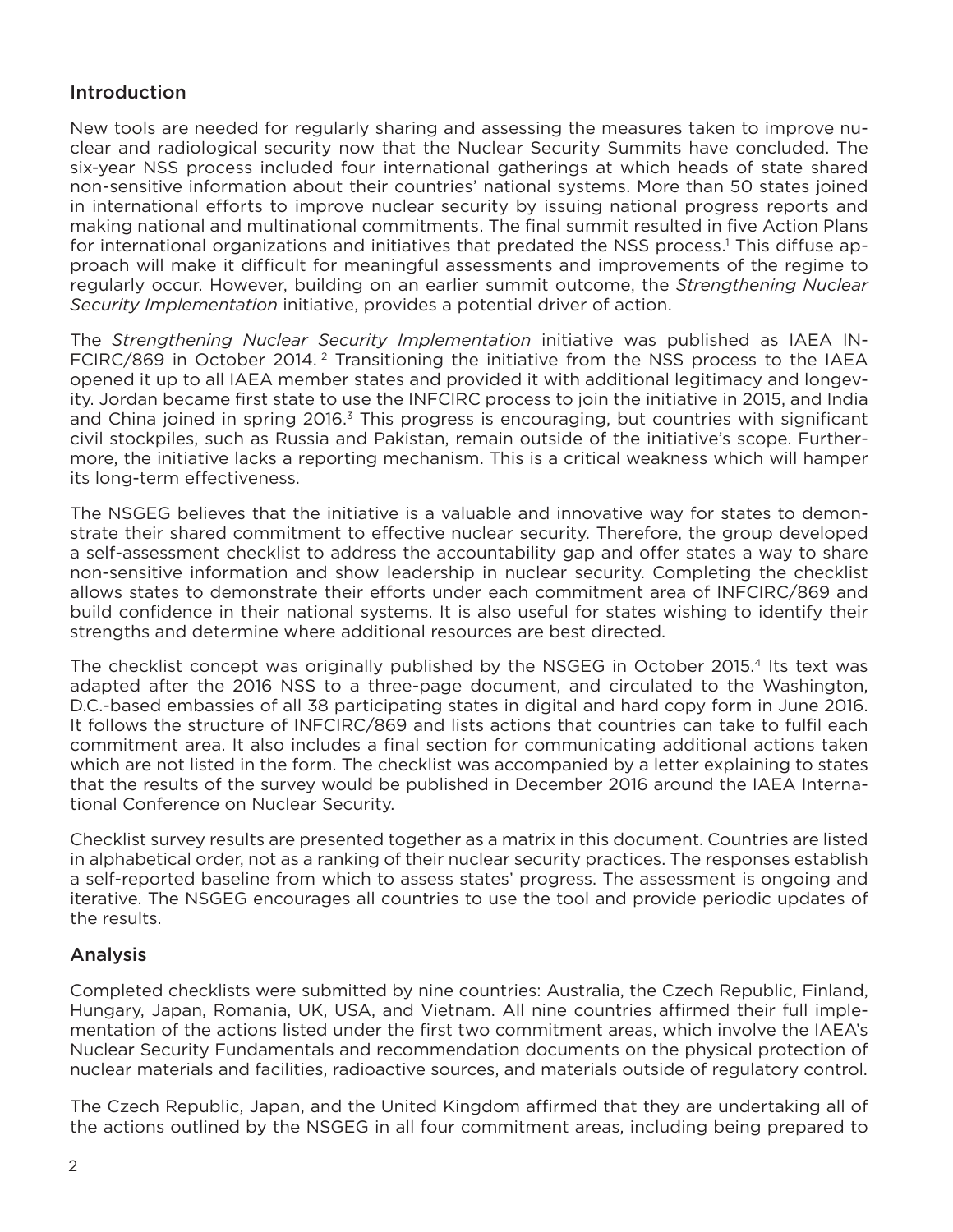conduct comprehensive national assessments of their national nuclear security regimes every three years and accept an IAEA International Physical Protection Advisory Service (IPPAS) and International Nuclear Security Advisory Service (INNServ) every five to ten years. The USA checked most of the boxes but is unwilling to commit to a specified frequency of IAEA reviews. However, it did note that it is committed to using peer review mechanisms and is "seriously considering an INSSERV mission in the near future." Romania also checked most of the boxes, but indicated that it is not conducting exercises and tests at the national and facility level that are inclusive of physical protection systems and response measures after a theft has occurred.

Commitment area three, which focuses on improving the effectiveness of national regimes and operators' systems, had the most unchecked boxes. While all nine states reported maintaining an effective nuclear and radiological accountancy and control system, four states indicated that they do not provide regular control tests of their databases and reporting procedures.5 Other gaps in this commitment area included a lack of periodic comprehensive national assessments and no periodic reviews of transport security of nuclear and radiological materials.

The Czech Republic, Finland, Japan, Romania, UK, and USA are undertaking all of the suggested actions under commitment four to ensure that competent and accountable management and staff are at the helms of their nuclear enterprises. Australia is taking most of the steps suggested by the NSGEG, but it does not require operators to perform evaluations of staff in security measures at this time. Similarly, Vietnam reported not having programs in place to ensure the qualifications of staff, but it is implementing the other five suggested actions. Hungary requires companies to establish security measures as part of their policies and compiles evidence of staff qualifications, but it could take further steps to strengthen its nuclear security culture.

All nine countries indicated that they are taking additional actions beyond the four commitment categories of the initiative to continuously improve their nuclear security systems. Japan, UK, and the USA report conducting all of the fourteen activities listed in the initiative. Examples of steps taken by the other six countries include:

- Australia has improved cooperation with nearby states to support the strengthening of nuclear security, and it can provide experts to conduct INNServ and IPPAS missions.
- The Czech Republic maintains effective emergency and contingency preparedness, response procedures, and mitigation capabilities in both safety and security.
- Finland shares good practices with states, including through seminars, workshops, and exercises while respecting confidentiality, and it has developed and enhanced cyber security measures for nuclear facilities.
- Hungary maintains and continuously improves domestic or regional nuclear security activities through education, certification, or qualification activities, and it takes nuclear security into account at all stages of the life cycle of its facilities.
- Romania contributes to IAEA nuclear security guidance documents and promotes information exchange while respecting the confidentiality of sensitive information.
- Vietnam promotes nuclear security culture for management and personnel, and it provides technical support to other states (bilateral and multilateral).

Additionally, the Czech Republic noted that on January 1, 2017, its new Atomic Act will enter into force, completely overhauling the country's nuclear legislation. Accompanied by implementing regulations, the act will create new legal framework for nuclear matters and embed the "latest standards and recommendations in nuclear safety, security, radiation protection, non-proliferation, and emergency response" into domestic law.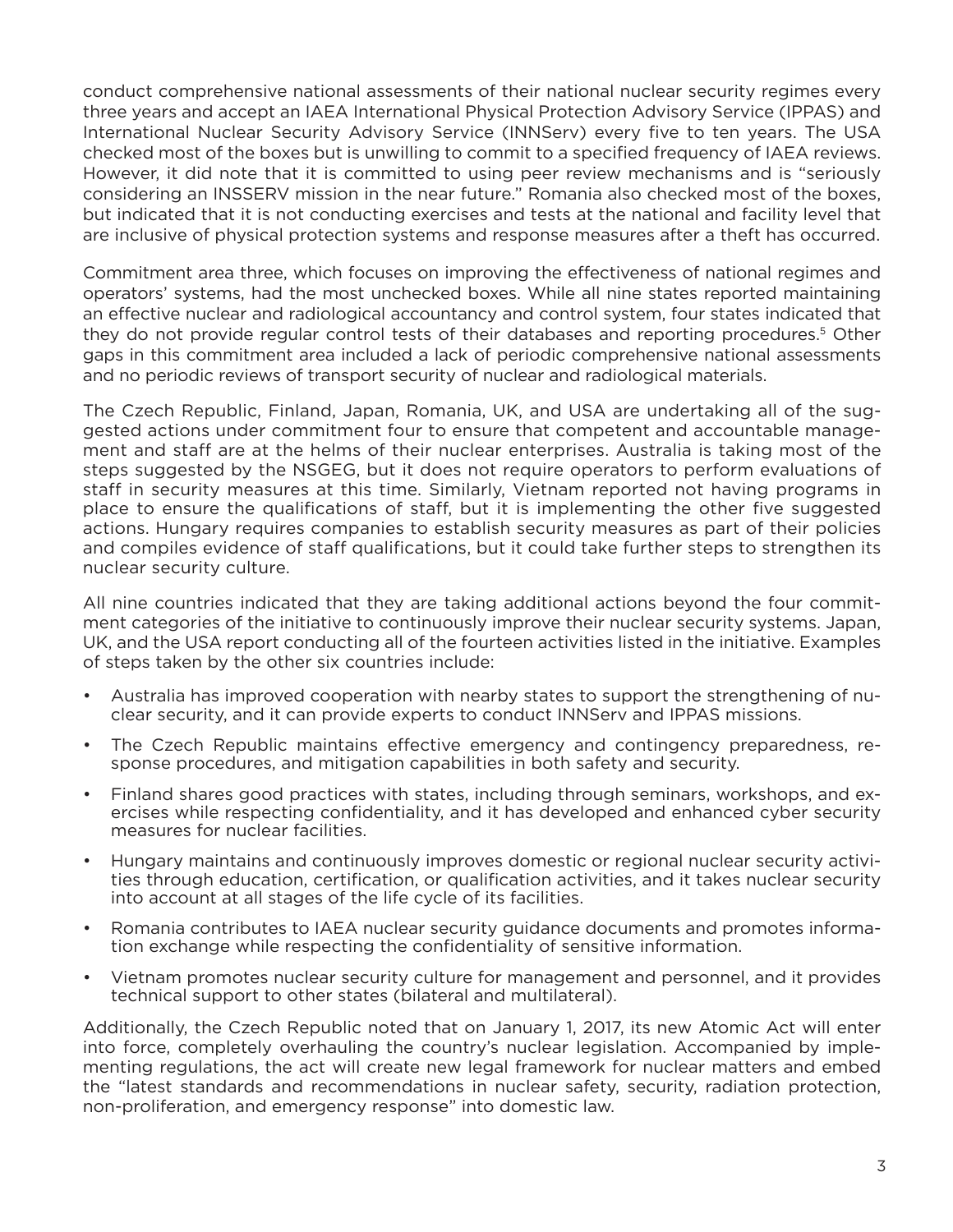## Conclusion

As INFCIRC/869 is relatively new, having only been introduced in March 2014, states are still working through assessments of how their individual laws, structures, and activities are meeting its criteria. Identifying and implementing ways to improve and fully implement all of its elements which are based on non-binding IAEA recommendations will take time. The NSGEG commends the efforts of all states working to meet the standards set out in the initiative. Special esteem is bestowed on those nine states who undertook the self-assessment exercise of completing the checklist, as their actions demonstrate a public commitment to nuclear security excellence and responsible information sharing with stakeholder communities.

Unchecked boxes on the checklist provide countries with indicators for how they can more fully implement each commitment area. For example, to improve the effectiveness of national nuclear security regimes and operator systems, Finland could provide regular control tests of databases and reporting procedures, and Vietnam could periodically conduct comprehensive national assessments. To improve the security culture of management and staff, Australia could require operators to perform evaluations of staff in security measures, and Hungary could require that active programs to ensure staff qualifications are established.

Completion of the checklist by the remaining 29 countries subscribed to the initiative would provide an important baseline assessment of how well each country is meeting its goals and where assistance from partner states would be best directed. The checklist provides a starting point for conversations among participants for what full implementation looks like. A decision on these criteria could be valuable for determining if and how its obligations may evolve in the future. It will also provide states considering joining INFCIRC/869 with concrete examples of what they will be expected to do as a participant in the initiative. Further, it provides an important transparency and accountability measure for states to demonstrate that they take the continuous improvement of the nuclear security system seriously and use it to build public confidence in their stewardship of nuclear assets. The NSGEG encourages INFCIRC/869 subscribers to embrace and utilize the checklist.

### **Endnotes**

- <sup>1</sup> The Actions Plans are for the [IAEA](https://pgstest.files.wordpress.com/2016/04/nss2016actionplan-iaea.pdf), [United Nations,](https://pgstest.files.wordpress.com/2016/04/nss2016actionplan-un.pdf) [INTERPOL](https://pgstest.files.wordpress.com/2016/04/nss2016actionplan-interpol.pdf), Global Partnership against the Spread of Weapons [and Materials of Mass Destruction,](https://pgstest.files.wordpress.com/2016/04/nss2016actionplan-gp.pdf) and [Global Initiative to Combat Nuclear Terrorism.](https://pgstest.files.wordpress.com/2016/04/nss2016actionplan-gicnt.pdf)
- <sup>2</sup> [Communication Received from the Netherlands Concerning the Strengthening of Nuclear Security Implementa](https://www.iaea.org/sites/default/files/publications/documents/infcircs/infcirc869.pdf)[tion,](https://www.iaea.org/sites/default/files/publications/documents/infcircs/infcirc869.pdf) IAEA 2014.
- <sup>3</sup> [Communication Dated 13 November 2015 Received From the Permanent Mission of the Hashemite Kingdom of](https://www.iaea.org/publications/documents/infcircs/communication-dated-13-november-2015-received-permanent-mission-hashemite-kingdom-jordan-concerning-its-commitment-joint-statement-strengthening-nuclear-security-implementation) [Jordan Concerning Its Commitment to the Joint Statement on Strengthening Nuclear Security Implementation;](https://www.iaea.org/publications/documents/infcircs/communication-dated-13-november-2015-received-permanent-mission-hashemite-kingdom-jordan-concerning-its-commitment-joint-statement-strengthening-nuclear-security-implementation) [Communication of 26 May 2016 From the Permanent Mission of the People's Republic of China Concerning Its](https://www.iaea.org/publications/documents/infcircs/communication-of-26-may-2016-from-the-permanent-mission-of-the-peoples-republic-of-china-concerning-its-commitment-to-the-joint-statement-on-strengthening-nuclear-security-implementation) [Commitment to the Joint Statement on Strengthening Nuclear Security Implementation;](https://www.iaea.org/publications/documents/infcircs/communication-of-26-may-2016-from-the-permanent-mission-of-the-peoples-republic-of-china-concerning-its-commitment-to-the-joint-statement-on-strengthening-nuclear-security-implementation) [Communication of 20](https://www.iaea.org/publications/documents/infcircs/communication-of-20-june-2016-from-the-permanent-mission-of-india-concerning-its-commitment-to-the-joint-statement-on-strengthening-nuclear-security-implementation)  [June 2016 From the Permanent Mission of India Concerning Its Commitment to the Joint Statement on Strength](https://www.iaea.org/publications/documents/infcircs/communication-of-20-june-2016-from-the-permanent-mission-of-india-concerning-its-commitment-to-the-joint-statement-on-strengthening-nuclear-security-implementation)[ening Nuclear Security Implementation](https://www.iaea.org/publications/documents/infcircs/communication-of-20-june-2016-from-the-permanent-mission-of-india-concerning-its-commitment-to-the-joint-statement-on-strengthening-nuclear-security-implementation).
- <sup>4</sup> [The Strengthening Nuclear Security Implementation Initiative: Evolution, Status and Next Steps,](http://www.nsgeg.org/TSF-StrenghteningNS1015.pdf) Nuclear Security Governance Experts Group, 2015.
- <sup>5</sup> Australia was one of the four states that did not check this box. It included a comment indicating that more details about such tests were needed to understand what is meant by this activity description.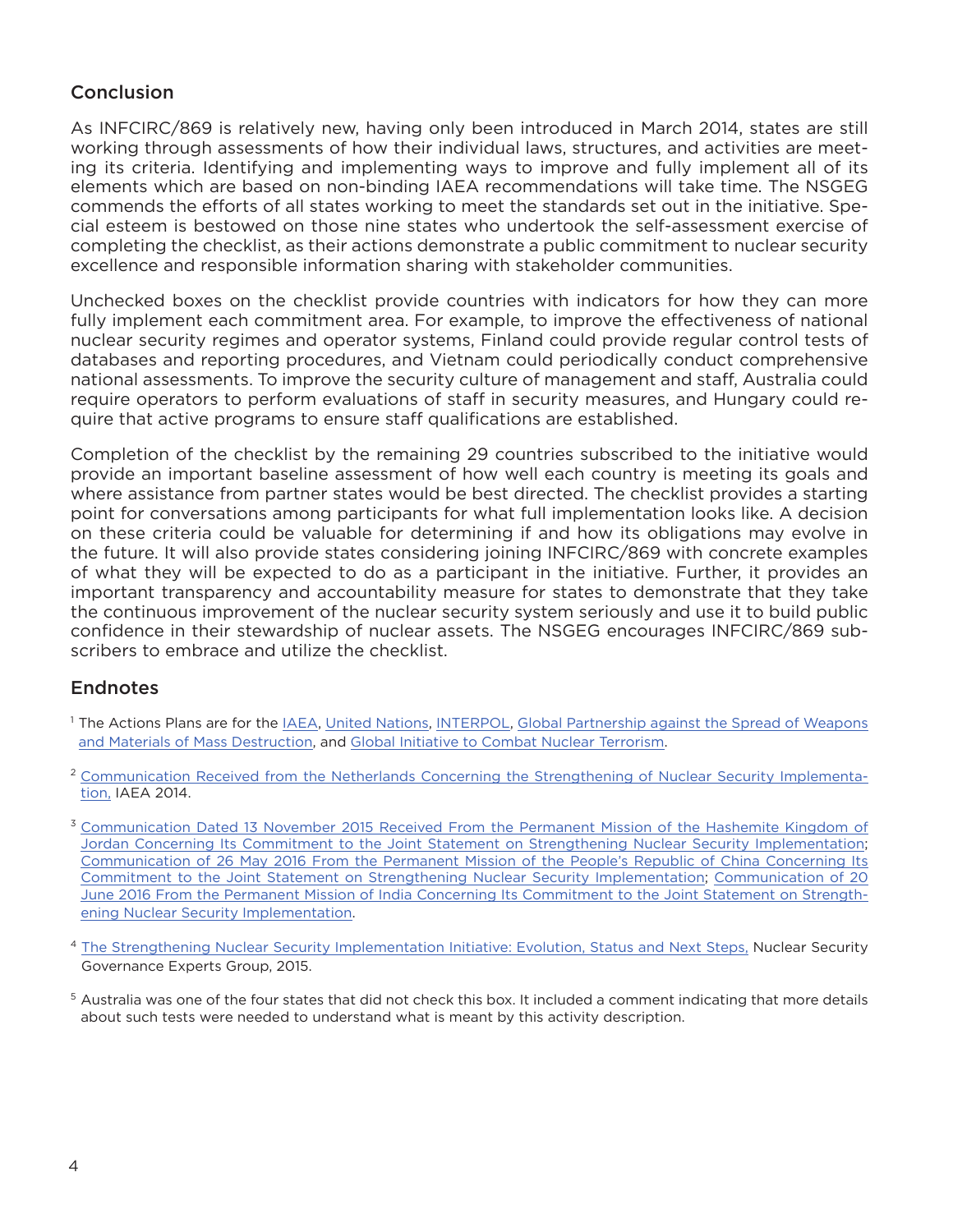Commitment 1: Subscribe to the "Nuclear Security Fundamentals" set forth in IAEA Nuclear Security Se-Commitment 1: Subscribe to the "Nuclear Security Fundamentals" set forth in IAEA Nuclear Security Series 20 (NSS20), 'Objective and Essential Elements of a State's Nuclear Security Regime.' ries 20 (NSS20), 'Objective and Essential Elements of a State's Nuclear Security Regime.'

| Vietnam                                                                                                                                                                                                 |                                                                                                                                                                                                                                     |                                                                                                                                                 |                                                                                                                                           |
|---------------------------------------------------------------------------------------------------------------------------------------------------------------------------------------------------------|-------------------------------------------------------------------------------------------------------------------------------------------------------------------------------------------------------------------------------------|-------------------------------------------------------------------------------------------------------------------------------------------------|-------------------------------------------------------------------------------------------------------------------------------------------|
| ASU                                                                                                                                                                                                     |                                                                                                                                                                                                                                     |                                                                                                                                                 |                                                                                                                                           |
| NΚ                                                                                                                                                                                                      |                                                                                                                                                                                                                                     |                                                                                                                                                 |                                                                                                                                           |
| Romania                                                                                                                                                                                                 |                                                                                                                                                                                                                                     |                                                                                                                                                 |                                                                                                                                           |
| <b>uedel</b>                                                                                                                                                                                            |                                                                                                                                                                                                                                     |                                                                                                                                                 |                                                                                                                                           |
| Hungary                                                                                                                                                                                                 |                                                                                                                                                                                                                                     |                                                                                                                                                 |                                                                                                                                           |
| Finland                                                                                                                                                                                                 |                                                                                                                                                                                                                                     |                                                                                                                                                 |                                                                                                                                           |
| Czech Republic                                                                                                                                                                                          |                                                                                                                                                                                                                                     |                                                                                                                                                 |                                                                                                                                           |
| ыilaาt≀uА                                                                                                                                                                                               |                                                                                                                                                                                                                                     |                                                                                                                                                 |                                                                                                                                           |
| material require control and protection. As a result,<br>ational nuclear security regimes and recognizing<br>1. States commit to establishing na<br>that all nuclear and radioactive<br>my country has: | ear Materials and International Convention on the<br>Developed and published national legislation acceding to the amended Convention<br>Suppression of Acts of Nuclear Terrorism obligations.<br>on the Physical Protection of Nucl | Can provide proof of legislation or penal code provisions that identify offenses and<br>radioactive materia<br>punishment involving nuclear and | independent regulatory authorities and could<br>detail their specific responsibilities if necessary.<br>Maintains a list of competent and |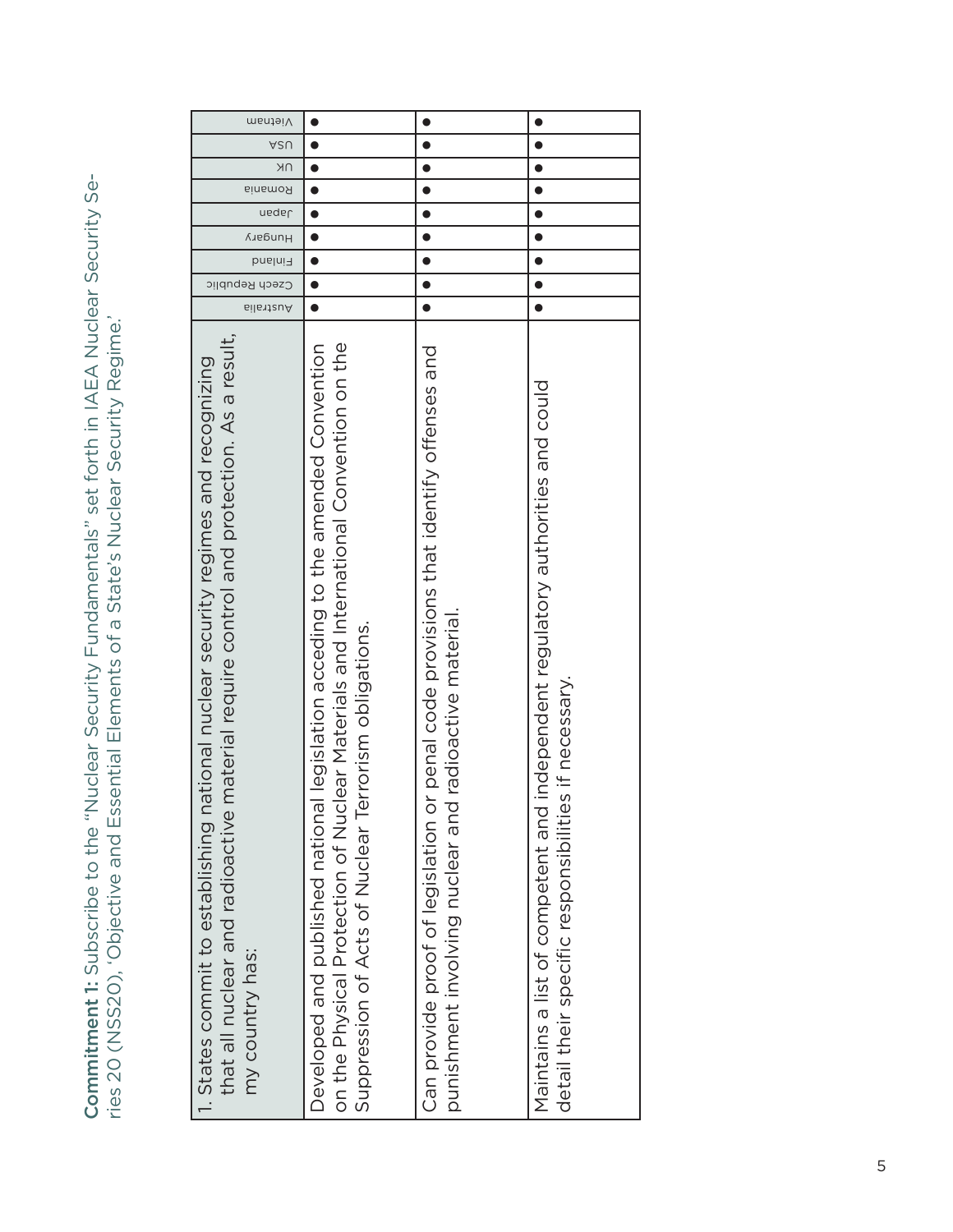Recommendations on Physical Protection of Nuclear Materials and Nuclear Facilities' INFCIRC225/Rev5), Recommendations on Physical Protection of Nuclear Materials and Nuclear Facilities' INFCIRC225/Rev5), NSS14 ('Nuclear Security Recommendations on Radioactive Material and Associated Facilities and The NSS14 ('Nuclear Security Recommendations on Radioactive Material and Associated Facilities and The 6 Commitment 2: Meet (or go beyond) the intent of the recommendations of NSS13 ('Nuclear Security Commitment 2: Meet (or go beyond) the intent of the recommendations of NSS13 ('Nuclear Security Code of Conduct on the Safety and Security of Radioactive Sources'), and NSS15 ('Nuclear Security Code of Conduct on the Safety and Security of Radioactive Sources'), and NSS15 ('Nuclear Security Recommendations on Nuclear and Other Radioactive Materials out of Regulatory Control'). Recommendations on Nuclear and Other Radioactive Materials out of Regulatory Control').

| Vietnam                                                                                                                                                                                                                                                             | Ñ                                                                                            | $\bullet$                                                                                                                                  | $\bullet$                                                                                                                                                                                                                          |
|---------------------------------------------------------------------------------------------------------------------------------------------------------------------------------------------------------------------------------------------------------------------|----------------------------------------------------------------------------------------------|--------------------------------------------------------------------------------------------------------------------------------------------|------------------------------------------------------------------------------------------------------------------------------------------------------------------------------------------------------------------------------------|
| ASU                                                                                                                                                                                                                                                                 | $\bullet$                                                                                    | $\bullet$                                                                                                                                  | $\bullet$                                                                                                                                                                                                                          |
| NΚ                                                                                                                                                                                                                                                                  |                                                                                              |                                                                                                                                            |                                                                                                                                                                                                                                    |
| Romania                                                                                                                                                                                                                                                             |                                                                                              | $\bullet$                                                                                                                                  | $\bullet$                                                                                                                                                                                                                          |
| <b>uedel</b>                                                                                                                                                                                                                                                        | $\bullet$                                                                                    | $\bullet$                                                                                                                                  | $\bullet$                                                                                                                                                                                                                          |
| Hungary                                                                                                                                                                                                                                                             | $\bullet$                                                                                    | $\bullet$                                                                                                                                  | $\bullet$                                                                                                                                                                                                                          |
| Finland                                                                                                                                                                                                                                                             |                                                                                              |                                                                                                                                            |                                                                                                                                                                                                                                    |
| Czech Republic                                                                                                                                                                                                                                                      |                                                                                              |                                                                                                                                            |                                                                                                                                                                                                                                    |
| 6il61tauA                                                                                                                                                                                                                                                           |                                                                                              | 0                                                                                                                                          |                                                                                                                                                                                                                                    |
| NSS13-15 (including requirements for operations, shippers, and/or carriers). In my<br>that national laws and regulations are in place which incorporate the guidance in<br>2. States can demonstrate implementation of this commitment by communicating<br>country: | Domestic regulations include specific references to NSS13, NSS14, and NSS15<br>requirements. | establishment of a coordinating body to handle<br>issues for materials outside of regulatory control.<br>Arrangements are in place for the | accounting; the interface between safety and security; access to related information;<br>Measures and requirements are implemented that ensure control, protection, and<br>and the security of radioactive materials in transport. |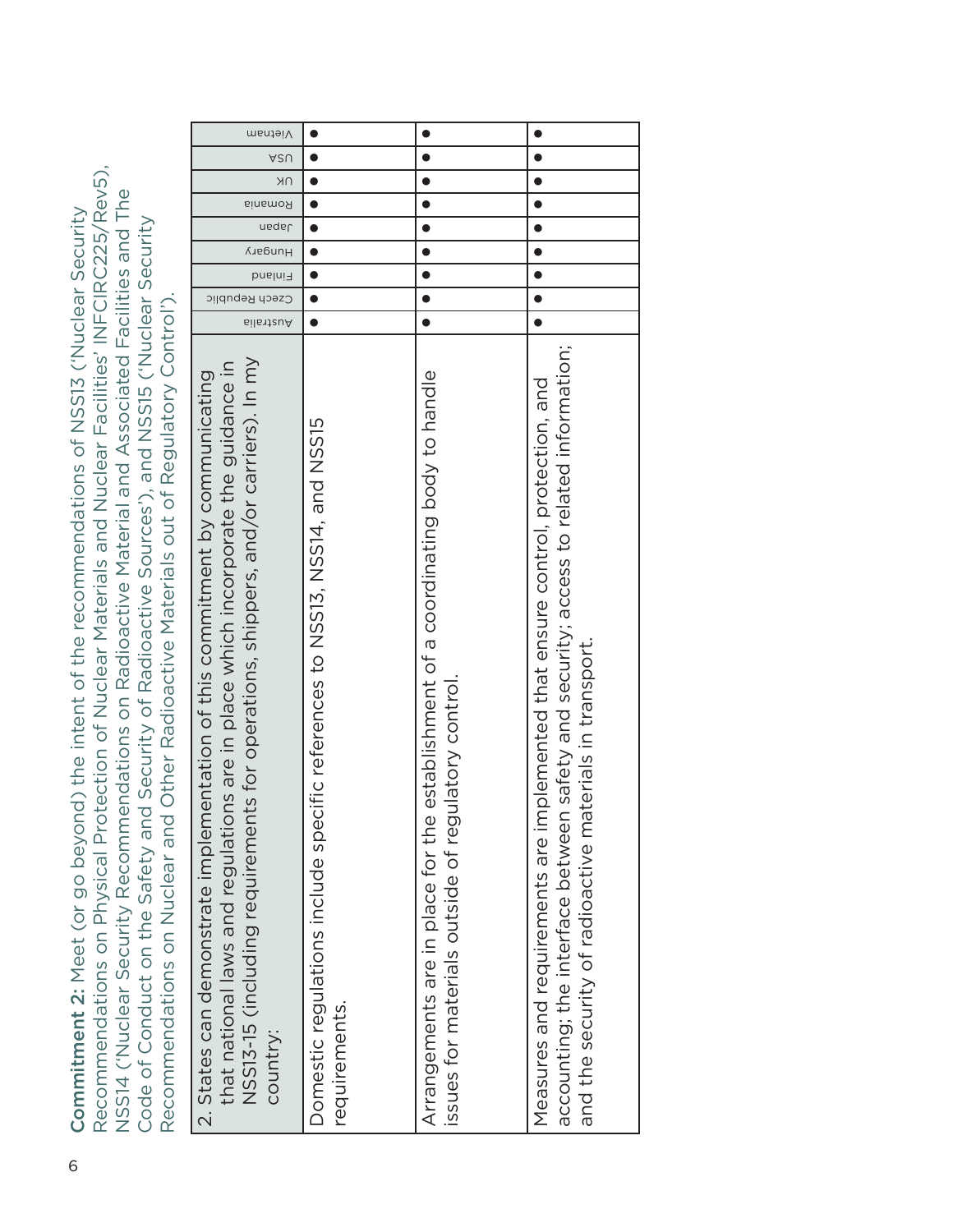Commitment 3: Continue to improve the effectiveness of national nuclear security regimes and opera-Commitment 3: Continue to improve the effectiveness of national nuclear security regimes and operators' systems. tors' systems.

| Wietnam                                                                                                                                                                                                                                                                                                                                                                                                                                                                         |                                                                                                   | $\bullet$                                                                                               |                                                                           | $\bullet$                                                                                                                                                                               |                                                                                      | $\bullet$                                                                                                                                                                                                                                               | $\bullet$                                                                                                                                                  |                                                                                                                            |
|---------------------------------------------------------------------------------------------------------------------------------------------------------------------------------------------------------------------------------------------------------------------------------------------------------------------------------------------------------------------------------------------------------------------------------------------------------------------------------|---------------------------------------------------------------------------------------------------|---------------------------------------------------------------------------------------------------------|---------------------------------------------------------------------------|-----------------------------------------------------------------------------------------------------------------------------------------------------------------------------------------|--------------------------------------------------------------------------------------|---------------------------------------------------------------------------------------------------------------------------------------------------------------------------------------------------------------------------------------------------------|------------------------------------------------------------------------------------------------------------------------------------------------------------|----------------------------------------------------------------------------------------------------------------------------|
| ASU                                                                                                                                                                                                                                                                                                                                                                                                                                                                             | $\bullet$                                                                                         | $\bullet$                                                                                               | $\bullet$                                                                 | $\bullet$                                                                                                                                                                               | $\bullet$                                                                            |                                                                                                                                                                                                                                                         | $\bullet$                                                                                                                                                  | $\bullet$                                                                                                                  |
| <b>NK</b>                                                                                                                                                                                                                                                                                                                                                                                                                                                                       | $\bullet$                                                                                         | $\bullet$                                                                                               | $\bullet$                                                                 | $\bullet$                                                                                                                                                                               | $\bullet$                                                                            | $\bullet$                                                                                                                                                                                                                                               | $\bullet$                                                                                                                                                  | $\bullet$                                                                                                                  |
| Romania                                                                                                                                                                                                                                                                                                                                                                                                                                                                         | $\bullet$                                                                                         | $\bullet$                                                                                               | $\bullet$                                                                 |                                                                                                                                                                                         | $\bullet$                                                                            | $\bullet$                                                                                                                                                                                                                                               | $\bullet$                                                                                                                                                  |                                                                                                                            |
| neqsl                                                                                                                                                                                                                                                                                                                                                                                                                                                                           | $\bullet$                                                                                         | $\bullet$                                                                                               | $\bullet$                                                                 | $\bullet$                                                                                                                                                                               | $\bullet$                                                                            | $\bullet$                                                                                                                                                                                                                                               | $\bullet$                                                                                                                                                  | $\bullet$                                                                                                                  |
| <b>AuebunH</b>                                                                                                                                                                                                                                                                                                                                                                                                                                                                  |                                                                                                   |                                                                                                         |                                                                           |                                                                                                                                                                                         |                                                                                      | $\bullet$                                                                                                                                                                                                                                               | $\bullet$                                                                                                                                                  |                                                                                                                            |
| Finland                                                                                                                                                                                                                                                                                                                                                                                                                                                                         |                                                                                                   | $\bullet$                                                                                               |                                                                           | $\bullet$                                                                                                                                                                               | $\bullet$                                                                            | $\bullet$                                                                                                                                                                                                                                               | $\bullet$                                                                                                                                                  | $\bullet$                                                                                                                  |
| Czech Republic                                                                                                                                                                                                                                                                                                                                                                                                                                                                  |                                                                                                   | $\bullet$                                                                                               | $\bullet$                                                                 | $\bullet$                                                                                                                                                                               | $\bullet$                                                                            | $\bullet$                                                                                                                                                                                                                                               | $\bullet$                                                                                                                                                  | $\bullet$                                                                                                                  |
| ⊾iliastelia                                                                                                                                                                                                                                                                                                                                                                                                                                                                     | $\bullet$                                                                                         | $\bullet$                                                                                               |                                                                           | $\bullet$                                                                                                                                                                               | $\bullet$                                                                            | $\bullet$                                                                                                                                                                                                                                               | $\bullet$                                                                                                                                                  | $\bullet$                                                                                                                  |
| internal reporting systems of events. Exercises<br>and facilities must have established nuclear security policies to ensure internal<br>effective response system, technical support<br>ear security effectiveness requires periodic<br>for equipment is necessary (particularly in nuclear smuggling prevention),<br>company effectiveness. Therefore, my country:<br>reviews, assessments, tests and<br>are essential for maintaining an<br>3. Continued and sustainable nucl | Is prepared to periodically conduct comprehensive national assessments, such as<br>every 3 years. | Plans to implement any recommendations and improvements that result from these<br>national assessments. | atabases and reporting procedures.<br>Provides regular control tests of a | stems and response measures after a theft has<br>both the national and facility level which are<br>inclusive of physical protection sy<br>Engages in exercises and tests at<br>occurred | security of nuclear and radioactive materials.<br>Periodically reviews the transport | Atomic Energy Agency's (IAEA) International Physical Protection Advisory Service<br>Is willing to accept international reviews every 5-10 years, such as the International<br>Security Advisory Service (INSServ).<br>(IPPAS) and International Nuclear | Maintains an effective nuclear and radiological accountancy and control system in<br>which the state communicates objective, goals, and main requirements. | Established a facility-to-facility network, which will enable informal interactions and<br>practice information exchanges. |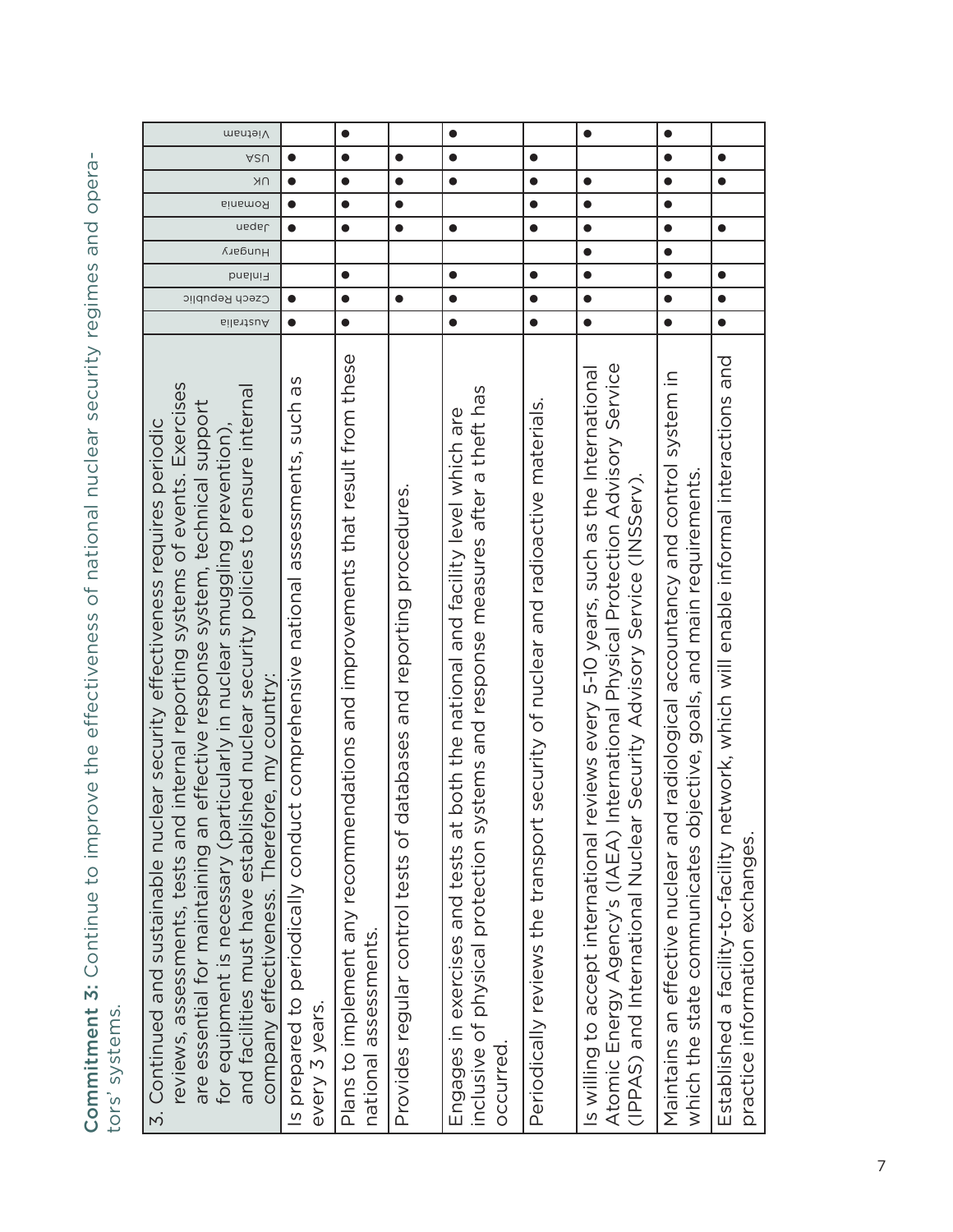| Mietnam                                                                                                                                                                                                                                                                           |                                                                                     |                                                                                                                                       | $\bullet$                                                                                            | $\bullet$                                                                                       | $\bullet$                                                                       | $\bullet$                                        |
|-----------------------------------------------------------------------------------------------------------------------------------------------------------------------------------------------------------------------------------------------------------------------------------|-------------------------------------------------------------------------------------|---------------------------------------------------------------------------------------------------------------------------------------|------------------------------------------------------------------------------------------------------|-------------------------------------------------------------------------------------------------|---------------------------------------------------------------------------------|--------------------------------------------------|
| ASU                                                                                                                                                                                                                                                                               | $\bullet$                                                                           | $\bullet$                                                                                                                             | $\bullet$                                                                                            | $\bullet$                                                                                       | $\bullet$                                                                       | $\bullet$                                        |
| NΚ                                                                                                                                                                                                                                                                                | $\bullet$                                                                           | $\bullet$                                                                                                                             | $\bullet$                                                                                            | $\bullet$                                                                                       | $\bullet$                                                                       | $\bullet$                                        |
| Romania                                                                                                                                                                                                                                                                           | $\bullet$                                                                           | $\bullet$                                                                                                                             | $\bullet$                                                                                            | $\bullet$                                                                                       | $\bullet$                                                                       | $\bullet$                                        |
| <b>uedel</b>                                                                                                                                                                                                                                                                      | $\bullet$                                                                           | $\bullet$                                                                                                                             | $\bullet$                                                                                            | $\bullet$                                                                                       | $\bullet$                                                                       | $\bullet$                                        |
| Hungary                                                                                                                                                                                                                                                                           | $\bullet$                                                                           |                                                                                                                                       |                                                                                                      |                                                                                                 |                                                                                 | $\bullet$                                        |
| Finland                                                                                                                                                                                                                                                                           | $\bullet$                                                                           | $\bullet$                                                                                                                             | $\bullet$                                                                                            | $\bullet$                                                                                       | $\bullet$                                                                       |                                                  |
| Czech Republic                                                                                                                                                                                                                                                                    | $\bullet$                                                                           | $\bullet$                                                                                                                             | $\bullet$                                                                                            | $\bullet$                                                                                       | $\bullet$                                                                       | $\bullet$                                        |
| Australia                                                                                                                                                                                                                                                                         | $\bullet$                                                                           | $\bullet$                                                                                                                             | $\bullet$                                                                                            |                                                                                                 | $\bullet$                                                                       | $\bullet$                                        |
| Implementation of security culture and staff competence is demonstrated by<br>4. Effective security culture should be established in company policies and<br>procedures and routines should be visibly supported by management.<br>communicating on the following. In my country: | part of their policies.<br>Companies are required to establish security measures as | ensure the qualification of staff (e.g. operators,<br>ents).<br>industry, and medical establishme<br>Active and effective programs to | of security expectations and required performance<br>Operational staff are made aware<br>indicators. | staff in security measures (management and<br>Operators perform evaluations of<br>operational). | required for different staff categories.<br>Nuclear security qualifications are | compiled.<br>Evidence of staff qualifications is |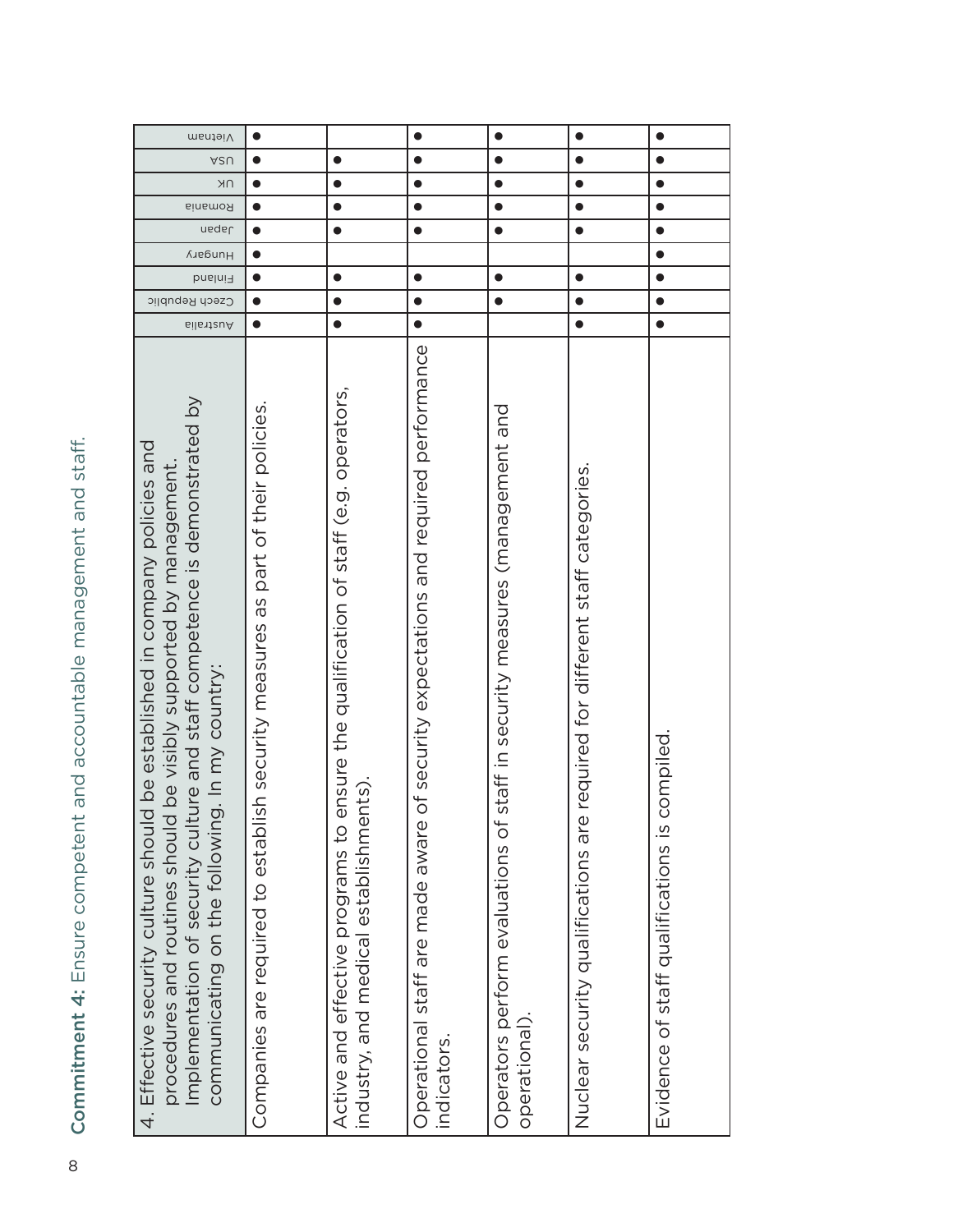| Promotes information exchange while respecting the confidentiality of sensitive in-  | $\bullet$<br>$\bullet$<br>$\bullet$<br>$\bullet$<br>$\bullet$ | $\bullet$<br>$\bullet$<br>$\bullet$<br>$\bullet$<br>$\bullet$<br>$\bullet$<br>$\bullet$ | $\bullet$<br>$\bullet$<br>$\bullet$<br>$\bullet$<br>$\bullet$<br>$\bullet$<br>$\bullet$<br>$\bullet$<br>$\bullet$ | $\bullet$<br>$\bullet$<br>$\bullet$<br>$\bullet$<br>$\bullet$<br>$\bullet$<br>$\bullet$<br>$\bullet$ | $\bullet$<br>$\bullet$<br>$\bullet$<br>$\bullet$              | $\bullet$<br>$\bullet$<br>$\bullet$<br>$\bullet$<br>$\bullet$<br>$\bullet$ | $\bullet$<br>$\bullet$<br>$\bullet$<br>$\bullet$<br>$\bullet$<br>$\bullet$ | $\bullet$<br>$\bullet$<br>$\bullet$<br>$\bullet$ |
|--------------------------------------------------------------------------------------|---------------------------------------------------------------|-----------------------------------------------------------------------------------------|-------------------------------------------------------------------------------------------------------------------|------------------------------------------------------------------------------------------------------|---------------------------------------------------------------|----------------------------------------------------------------------------|----------------------------------------------------------------------------|--------------------------------------------------|
|                                                                                      |                                                               |                                                                                         |                                                                                                                   |                                                                                                      |                                                               |                                                                            |                                                                            |                                                  |
|                                                                                      |                                                               |                                                                                         |                                                                                                                   |                                                                                                      |                                                               |                                                                            |                                                                            |                                                  |
|                                                                                      |                                                               |                                                                                         |                                                                                                                   |                                                                                                      |                                                               |                                                                            |                                                                            |                                                  |
|                                                                                      |                                                               |                                                                                         |                                                                                                                   |                                                                                                      |                                                               |                                                                            |                                                                            |                                                  |
|                                                                                      |                                                               |                                                                                         |                                                                                                                   |                                                                                                      |                                                               |                                                                            |                                                                            | $\bullet$                                        |
|                                                                                      |                                                               |                                                                                         |                                                                                                                   |                                                                                                      |                                                               |                                                                            |                                                                            | $\bullet$                                        |
|                                                                                      |                                                               |                                                                                         |                                                                                                                   |                                                                                                      |                                                               |                                                                            | $\bullet$                                                                  | $\bullet$                                        |
|                                                                                      |                                                               |                                                                                         |                                                                                                                   |                                                                                                      | $\bullet$                                                     | $\bullet$                                                                  | $\bullet$                                                                  | $\bullet$                                        |
| contingency preparedness and response procedures                                     |                                                               |                                                                                         |                                                                                                                   |                                                                                                      | $\bullet$                                                     | $\bullet$                                                                  | $\bullet$                                                                  | $\bullet$                                        |
|                                                                                      |                                                               | $\bullet$                                                                               |                                                                                                                   | $\bullet$                                                                                            | $\bullet$                                                     | $\bullet$                                                                  | $\bullet$                                                                  |                                                  |
| Promotes R&D on nuclear security technologies and shares results, consistent with    |                                                               |                                                                                         |                                                                                                                   | $\bullet$                                                                                            |                                                               | $\bullet$                                                                  | $\bullet$                                                                  |                                                  |
|                                                                                      |                                                               |                                                                                         |                                                                                                                   | $\bullet$                                                                                            | $\bullet$                                                     | $\bullet$                                                                  | $\bullet$                                                                  | $\bullet$                                        |
| Supported or participated in the development of World Institute for Nuclear Security |                                                               |                                                                                         |                                                                                                                   | $\bullet$                                                                                            |                                                               | $\bullet$                                                                  | $\bullet$                                                                  | $\bullet$                                        |
|                                                                                      |                                                               | $\bullet$                                                                               |                                                                                                                   | $\bullet$                                                                                            | $\bullet$                                                     | $\bullet$                                                                  | $\bullet$                                                                  | $\bullet$                                        |
|                                                                                      |                                                               | $\bullet$<br>$\bullet$<br>$\bullet$<br>$\bullet$<br>$\bullet$                           | $\bullet$<br>$\bullet$                                                                                            | $\bullet$<br>$\bullet$<br>$\bullet$<br>$\bullet$<br>$\bullet$<br>$\bullet$                           | $\bullet$<br>$\bullet$<br>$\bullet$<br>$\bullet$<br>$\bullet$ | $\bullet$<br>$\bullet$                                                     | $\bullet$<br>$\bullet$<br>$\bullet$<br>$\bullet$<br>$\bullet$              |                                                  |